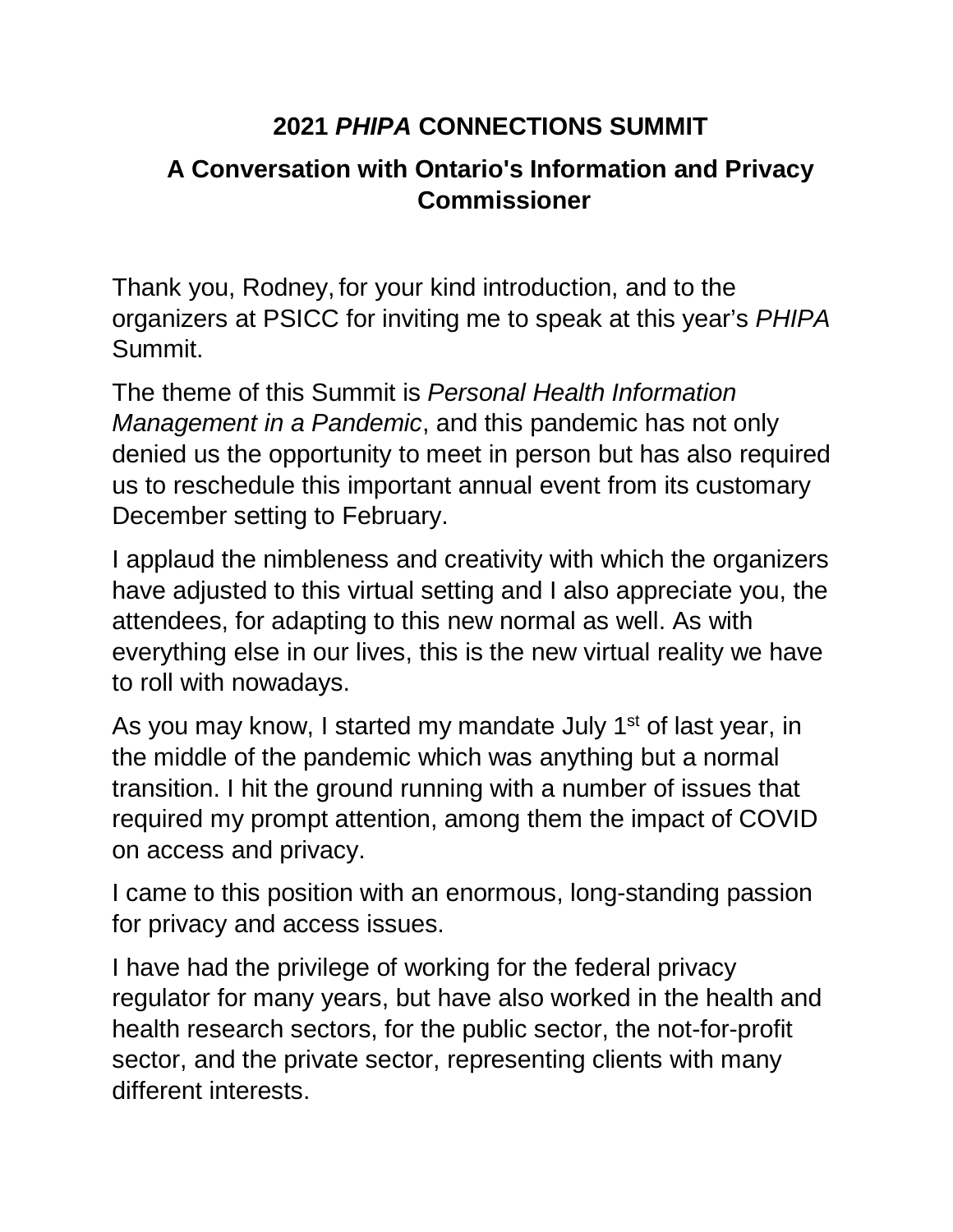I have had the great honor of interacting with very astute practitioners who have a real practical sense of the concrete challenges at play; very smart academics who have devoted their careers to this important field; and very dedicated consumer and civil society groups who play such a vital role in advancing access and privacy rights for the benefit of us all.

If anything, this broad-based experience has taught me to appreciate the many diverse perspectives that come to bear on the complex issues we deal with; it has instilled in me a great sense of humility with which I approach my work and a natural predisposition to listen to others.

Let me kick this off by providing you with **some statistics** from last year as they relate to the health sector.

In 2020, there were **945** *PHIPA* complaints opened with my office. This represents about a **10%** decrease from 2019, where there were **1,038** *PHIPA* complaints opened in that year. While we have not studied the possible reasons for this first time decrease, there is a high possibility that it may be due to decreased visits to health care providers due to the pandemic. For example, according to the Canadian Institute for Health Information, during the pandemic's first wave from March to June 2020, visits to the Emergency Department in Ontario decreased by half and the number of scheduled surgeries were reduced by more than 300,000, as compared to the same period in 2019.[1](#page-1-0)

In 2020, there were **194** complaints about access and **180** about privacy. **109** access complaints were dealt with at the mediation stage and **28** health privacy decisions were issued. Only **1** health privacy complaint in 2020 resulted in an investigation.

<span id="page-1-0"></span><sup>&</sup>lt;sup>1</sup> https://www.cbc.ca/news/health/covid-emergency-department-surgery-cihi-1.5808191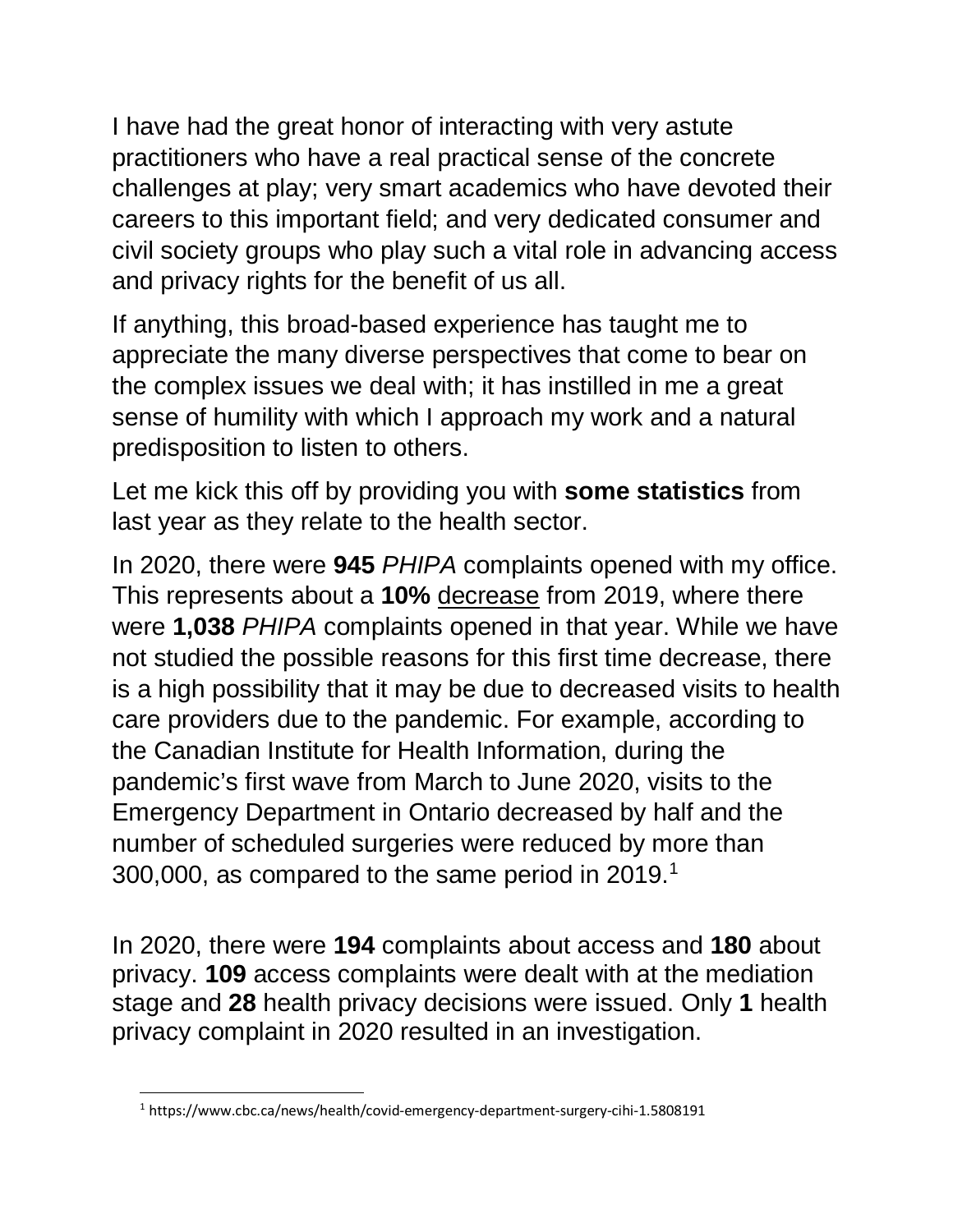When it comes to privacy **breaches**, there were **528** self-reported privacy breaches in 2020:

**105** (or **20%**) were snooping incidents

**22** (or **4%**) were ransomware/cyberattacks

And the remaining **401** (or **76%**) were related to:

- lost or stolen personal health information
- misdirected information
- records not properly secured, or
- other collection, use and disclosure issues.

So we can see that snooping, unfortunately, remains a problem - although with increasing audit trail functionality in computer systems, and the pending requirement for custodians to keep audit logs, which I will speak to soon, I certainly hope to see a reduction in these types of breaches.

Let me now pivot, to give you a **few concrete examples of some significant issues** I have been dealing with since I started my mandate in July.

The very first issue I had to address, quite literally, and urgently awaiting me on my first day was the **COVID Alert app**. As many of you know, this is a voluntary exposure notification app which, unlike a contact tracing app, does not involve the collection of personal information or geolocation information.

Although the app is supported by a federally-developed infrastructure, some aspects are particular to the province or territory in which it is used. For example, in Ontario, these province-specific aspects include how a user receives the validation code that they may enter into the app in the case of a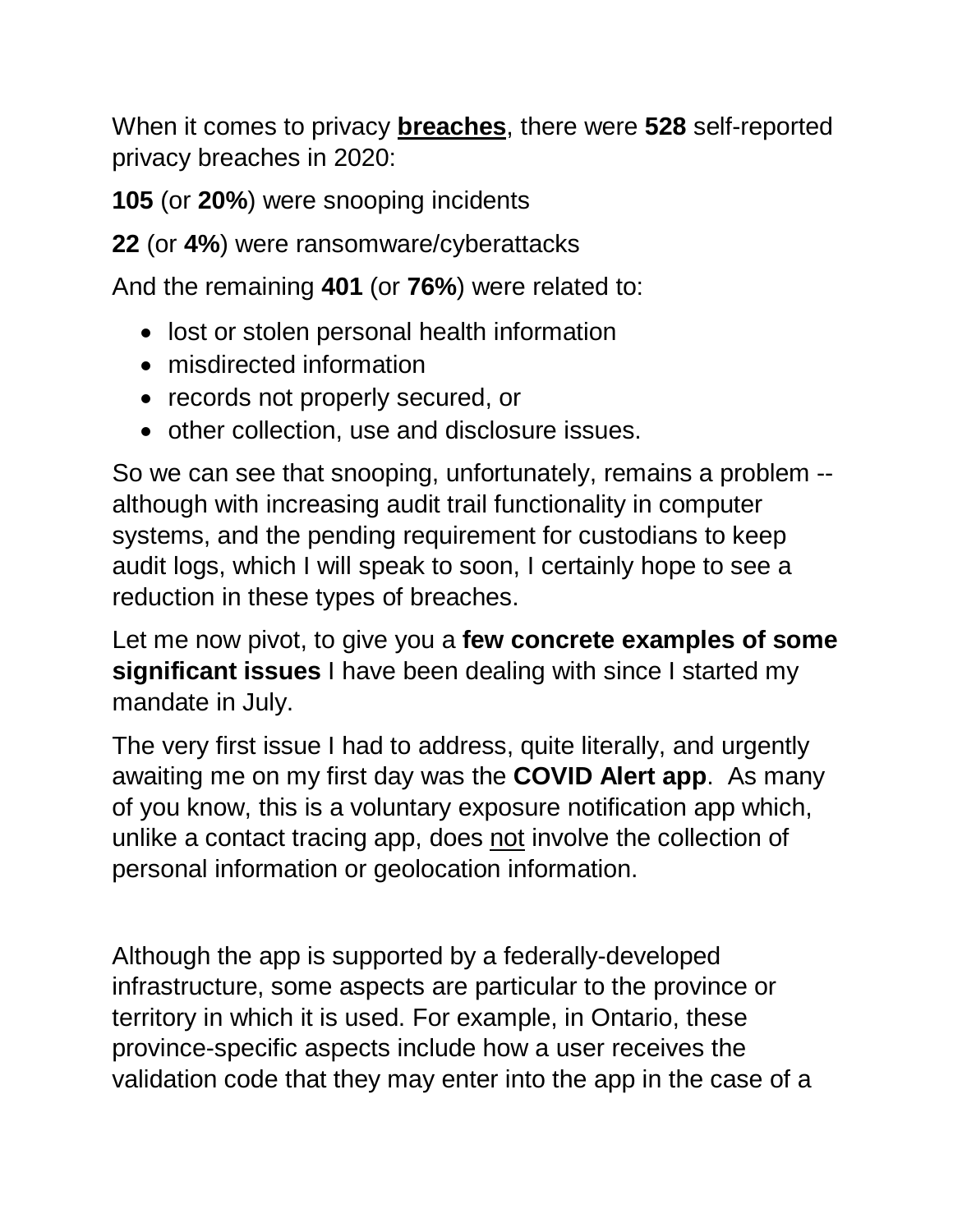positive COVID-19 diagnosis, as well as the links the app provides to provincial public health resources.

As Ontario was the first province to launch the app, our office was heavily involved in reviewing its privacy and security features, along with our Federal OPC counterpart.

While the OPC worked with the federal government to review the technical infrastructure and platform, the IPC worked with our government here to review the Ontario-specific features, like how the app interacts with our public health information systems which are subject to oversight by my office.

The Ontario Government consulted with us as they explored options for using smartphone technology for the purposes of exposure notification to help control the spread of COVID-19. We made it clear at the time that, where possible, only non-identifying information should be used to help to control the virus' spread.

We also both worked at our respective ends to influence the negotiations of the Federal-Ontario Memorandum of Understanding to ensure it included strong and robust undertakings on the part of both governments to protect and secure the information gathered from the app. This was especially important knowing that the MOU would likely be used as a template model agreement for other provinces that would eventually get on board.

Our review was based on the Federal/ Provincial/Territorial Joint Privacy principles for contact tracing and similar apps that had been developed in the early months of the pandemic.

While the app is voluntary as it relates to the federal and Ontario governments, there is still a risk that third parties may seek to compel users to disclose information as to their use of the app, including any exposure notifications.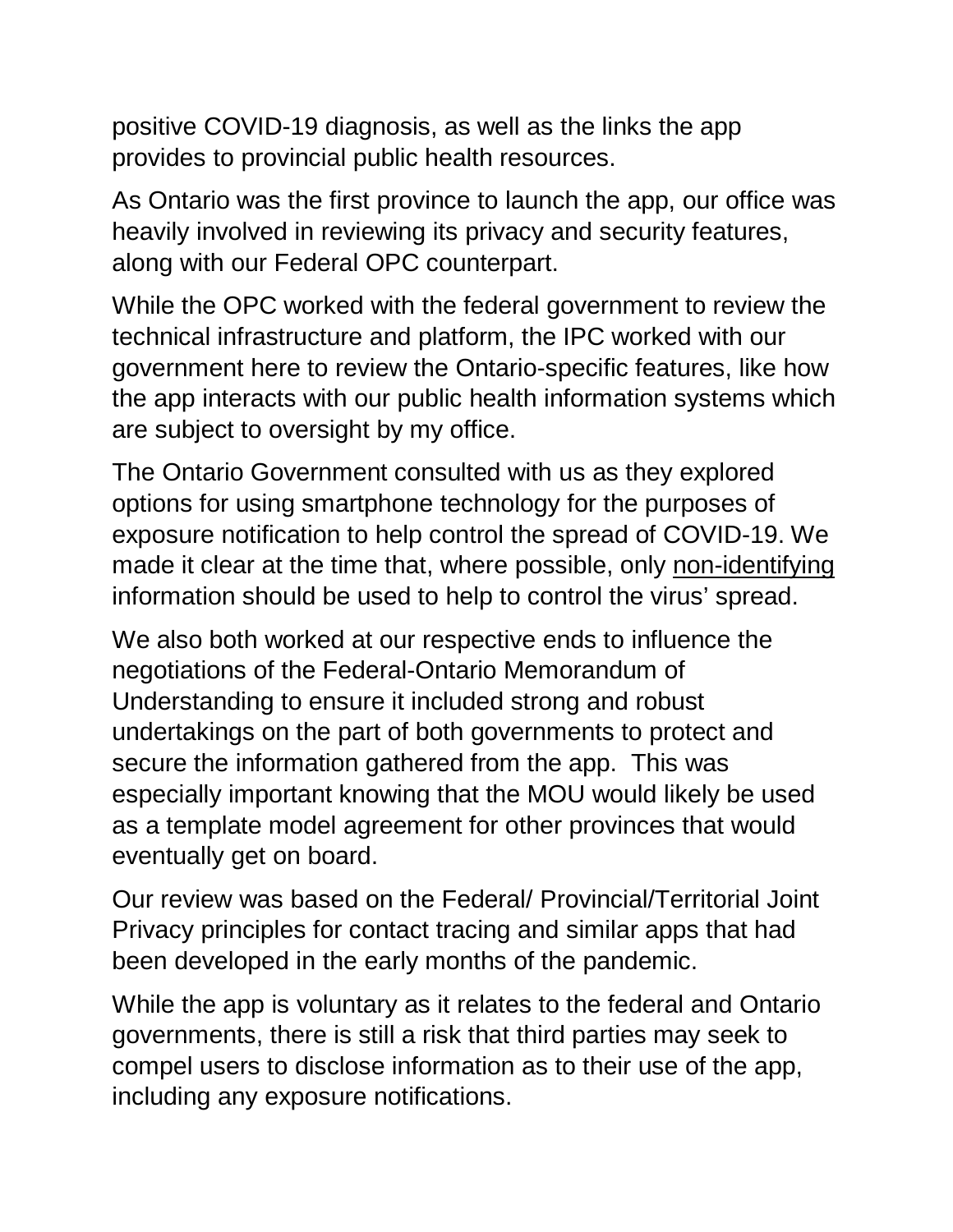The governments have undertaken to communicate publicly that individuals should not be required to use the app or to disclose information about their use of the app.

The IPC is continuing its oversight to review any changes to the app that may affect its security safeguards and ensure that the app be decommissioned if it is no longer achieving its purpose.

This brings me to another point I want to make clear during these challenging times. During a public health crisis such as this pandemic, **Ontario's privacy laws are not a barrier to sharing information that can help control disease outbreaks**. People need to be told if they have been exposed to the virus so they can take steps to self-isolate or otherwise protect themselves and their families, as well as assess the public health response.

The IPC encourages public health units and other public institutions to provide as much non-identifying information as necessary to help control the spread of the virus and protect public health and safety.

Non-identifying information could include:

- the numbers of affected individuals
- the demographic data such as approximate age and gender
- the geographic locations of infected or deceased individuals
	- o this includes schools, long term care facilities, or a workplace
	- o or any location where large numbers of people might have gathered.

Organizations that are unsure about Ontario's privacy laws and releasing health information under a pandemic can always call my office.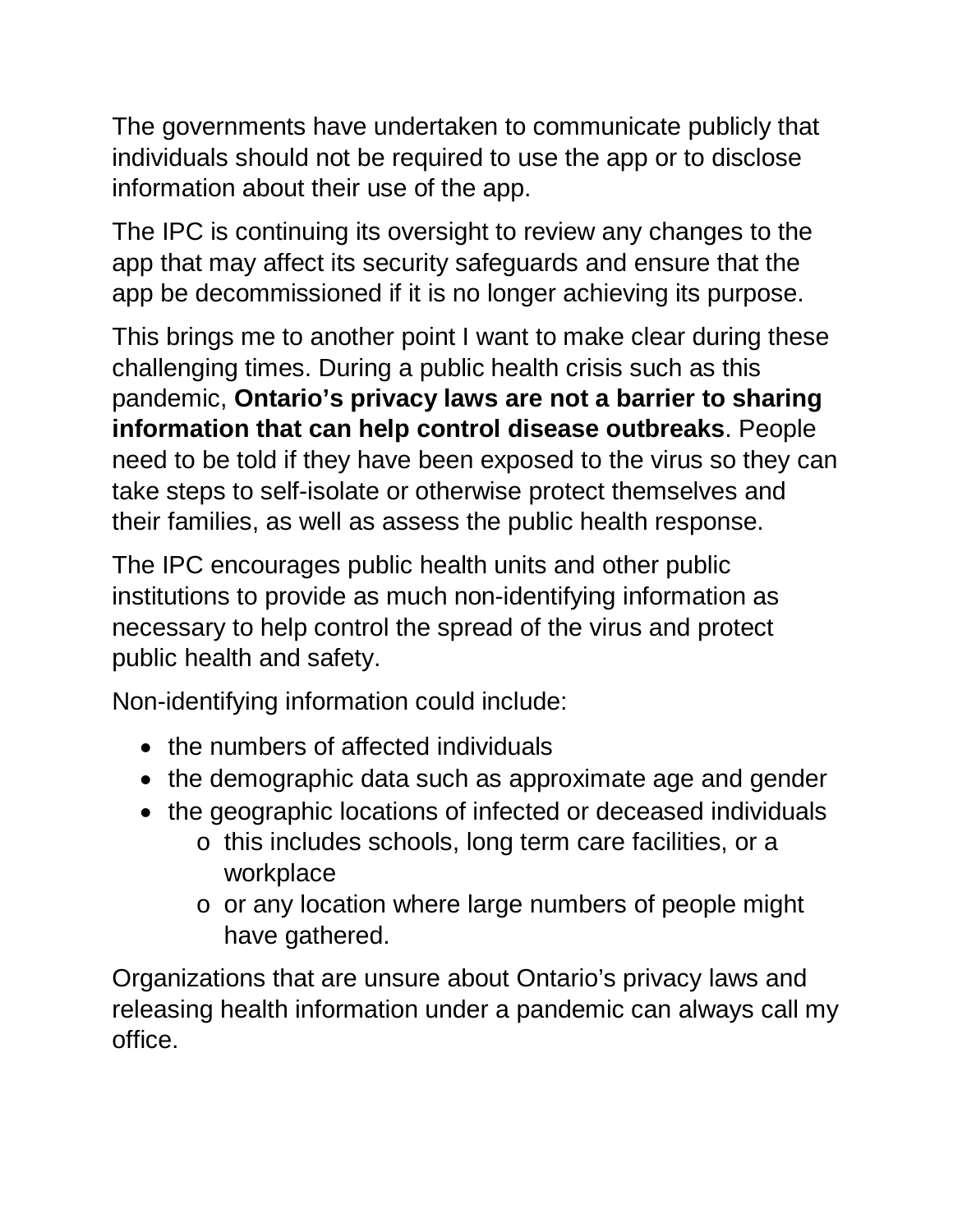Another initiative we have been working on is developing **guidance around providing Virtual Care,** which, as this audience knows, is a field that has exploded in large part due to the pandemic.

Debra Grant, the Director of Health Policy here at the IPC, will also be speaking about the recently developed guidance on Virtual Care during her session later this afternoon, but I did want to touch on some key aspects.

First of all, let's get on the same page when we speak about Virtual Care. What do we mean by that term? Well, virtual care can include:

- Email messages/photos
- Telephone consultations
- Live videoconferencing
- As well as newer and emerging technologies such as
	- o post-acute care remote monitoring,
	- o patient portals,
	- o wearable devices, and
	- o health-related apps.

We must remember that *PHIPA* applies to virtual care as it does to in-person care. This new and expanding digital world raises key privacy and security concerns:

- The potential for interception by an unauthorized third party, or
- Inadvertent misdirection which may result in the unauthorized disclosure of personal health information.

It is imperative that custodians take reasonable steps to have virtual care safeguards in place. For example, custodians should have a written virtual care policy that: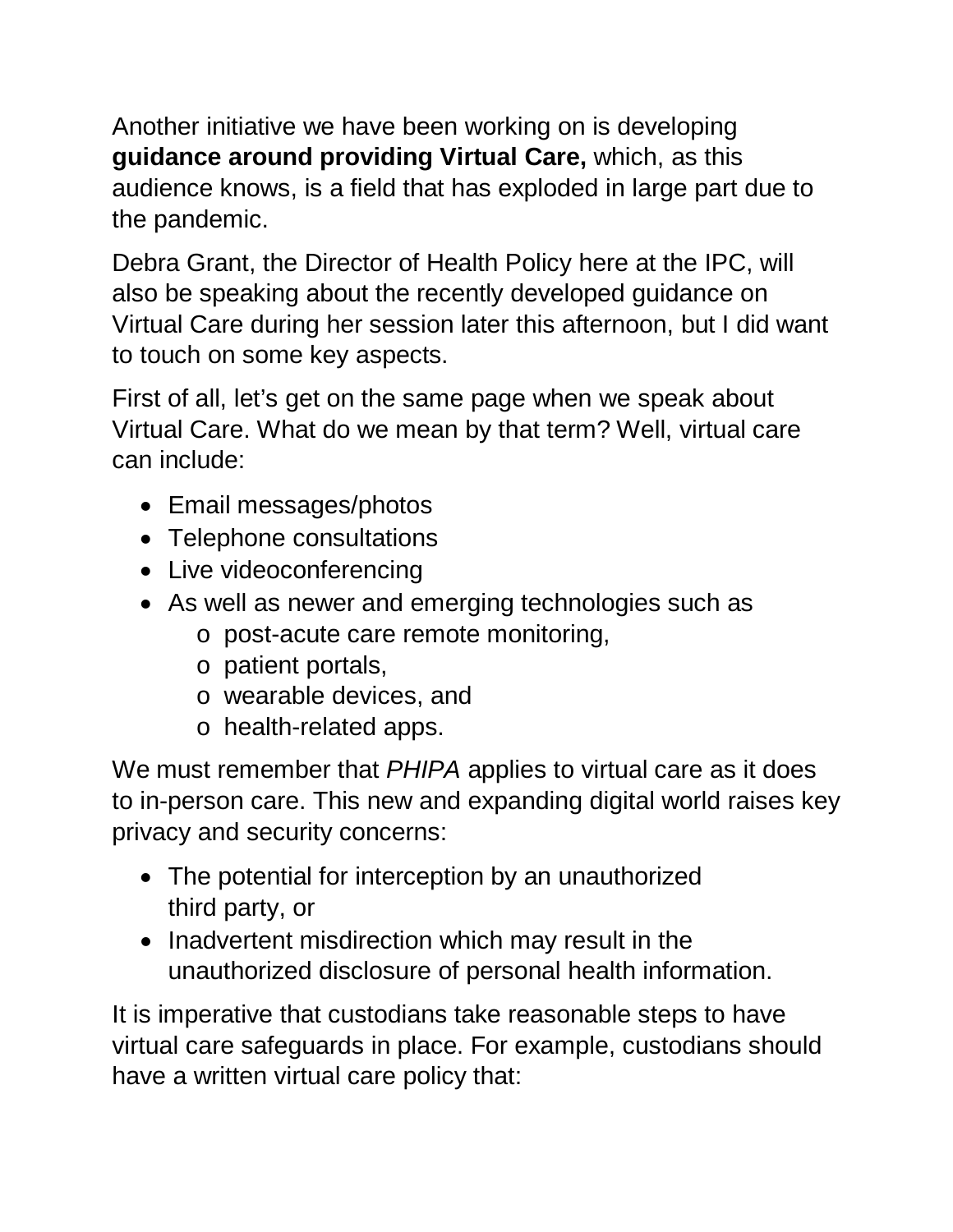- Addresses when /how care may be provided virtually
- The conditions or restrictions for providing care virtually, and
- Sets out the administrative, technical and physical safeguards.

Custodians should always apply the "principle of least privilege": this means that agents only have access to the minimum amount of personal health information required when engaging with virtual care technologies to perform their job duties. This aligns with data minimization principles under *PHIPA*.

Comprehensive privacy and security training is essential for reducing the risk of unauthorized collection, use and disclosure of personal health information.

In addition, custodians are expected to have a privacy breach management protocol in place that identifies the reporting, containment, notification, investigation and remediation of actual and suspected privacy breaches.

The IPC has guidance on our website entitled *[Responding to a](https://www.ipc.on.ca/wp-content/uploads/2018/10/health-privacy-breach-guidelines.pdf)  [Health Privacy Breach: Guidelines for the Health Sector](https://www.ipc.on.ca/wp-content/uploads/2018/10/health-privacy-breach-guidelines.pdf)*.

Another important aspect of virtual care involves strong security preferences and passwords, data encryption and the secure storage of the data.

Custodians need to be asking themselves - who has access to the data?

Custodians need to ensure data sharing agreements are in place when using wearables or apps.

And custodians should urge caution when recommending the use of wearables or apps to patients – due diligence is required.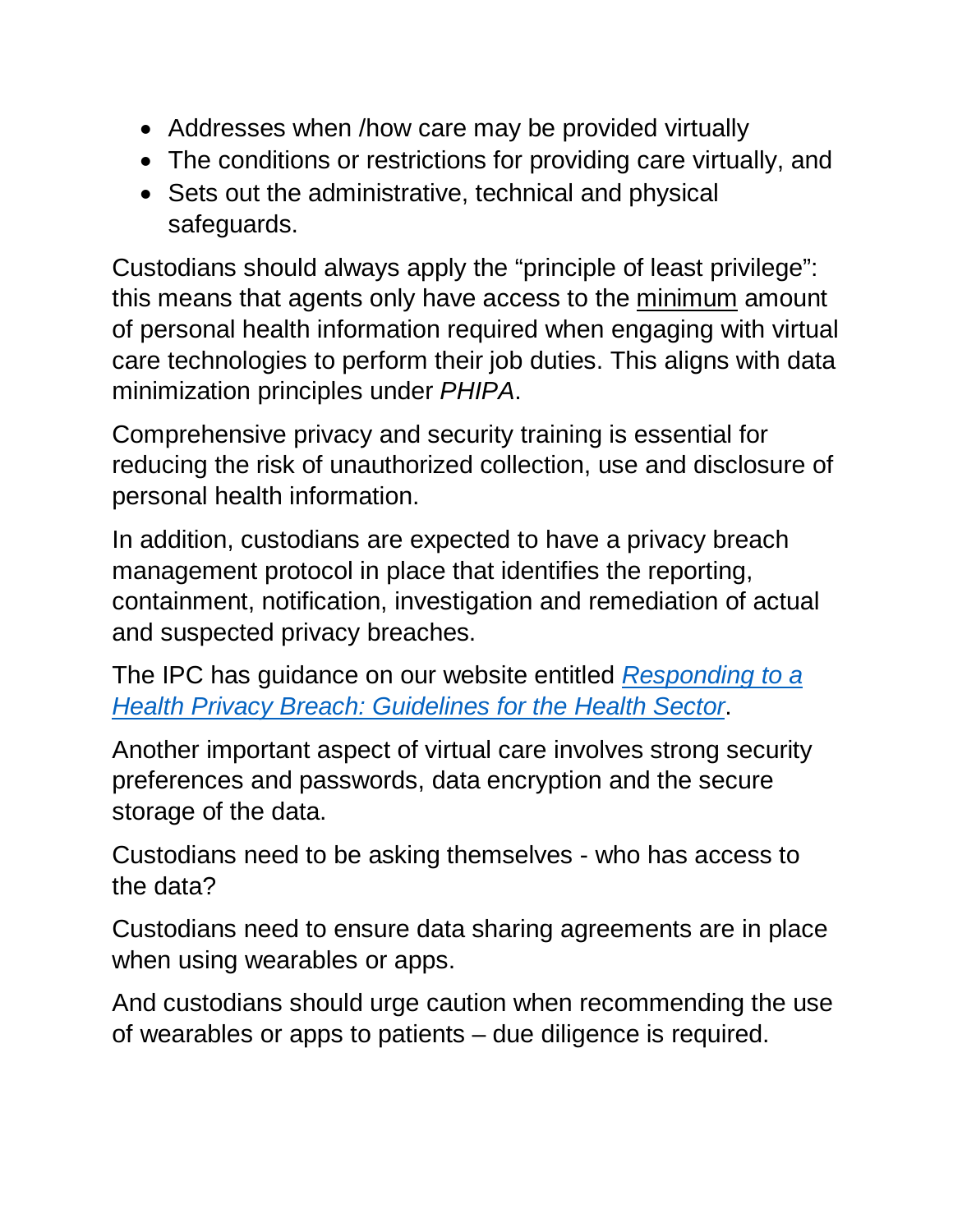With respect to **videoconferencing**, for example, steps should be taken to protect the privacy and security of the information when planning and preparing for a meeting as well as during the meeting.

Planning and preparation involves ensuring a videoconferencing tool/platform with sufficient security safeguards, a secure connection, and a private location. As part of planning, custodians should determine if videoconferencing is the appropriate method to provide health care:

- Will the provider be able to meet the necessary standard of care?
- Will the provider be able to uphold their obligation to protect the privacy of the patient's personal health information?

And during the meeting, if others are present, the patient must consent to their presence during the virtual visit.

It is also important to communicate a back-up plan in case the video connection fails.

And custodians should always be aware of any policies the applicable regulatory college has published (for example, the College of Physicians and Surgeons of Ontario's Telemedicine policy), as well as other resources, such as the Ontario Telemedicine Network's *[Privacy Toolkit](https://support.otn.ca/en/members/privacy-toolkit)*.

And prepare to consider how the regulations, once made, regarding:

- consumer electronic service providers and
- interoperability specifications
- might apply to the virtual provision of health care.

Debra Grant will speak in more depth to the issue of virtual care, and more details are provided in our guidance which is available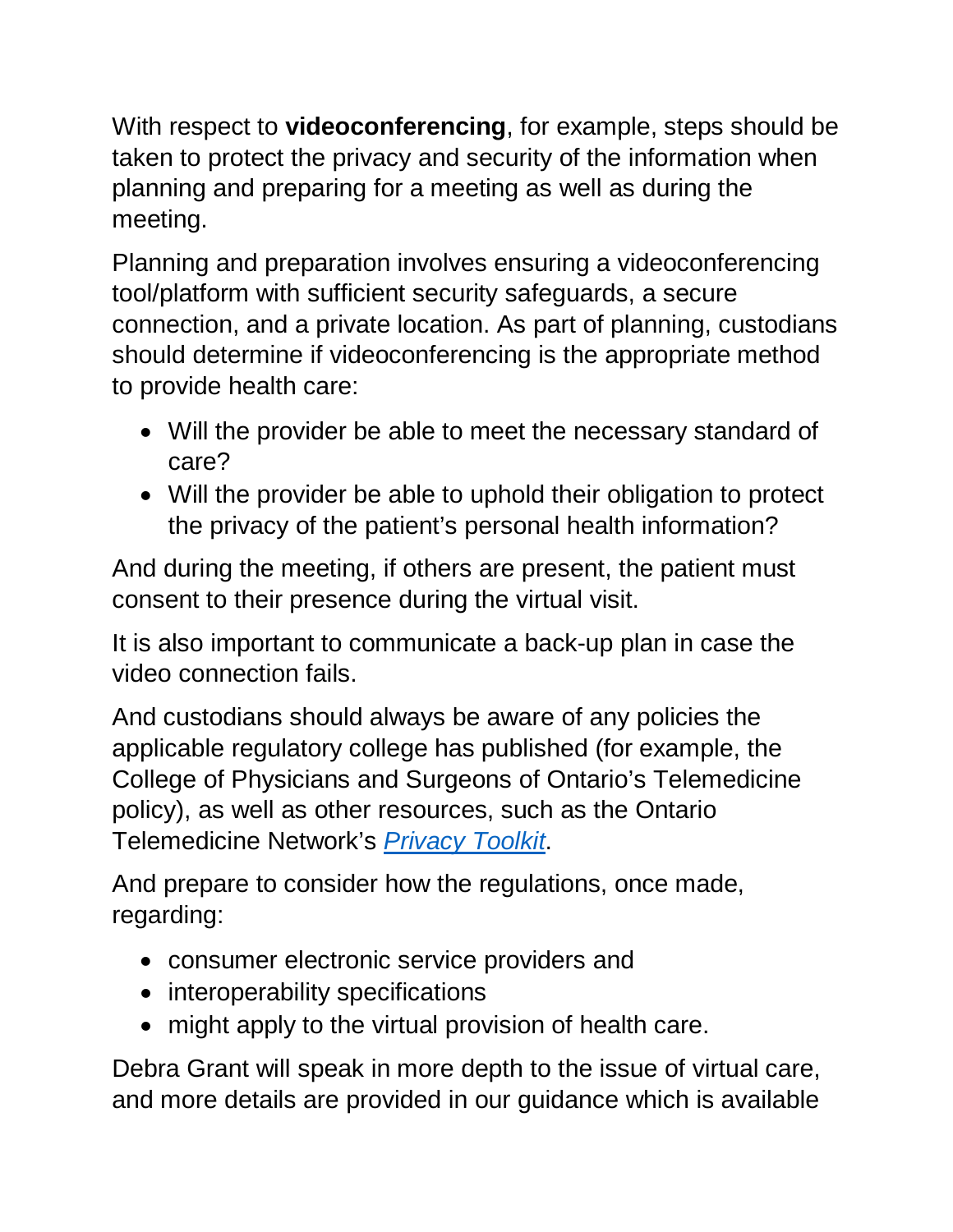on our website and I invite you to read. But as you can see, this is a complex and fascinating topic that will continue to challenge us in the future.

Let me now take a minute to discuss one of the province's initiatives to address the pandemic. This is the Ontario Health Data Platform (OHDP), which is being developed by the Ministry of Health. The Ministry states that "OHDP links large health datasets from a variety of sources to create an unprecedented volume of rich, connected data." Researchers can use these datasets in an effort to better detect, plan, and respond to COVID-19 and its effects. Researchers who seek access to the OHDP must first apply and go through a screening and approval process.

Also, governance structures have been developed; this includes the appointment of Dr. Jane Philpott as the Special Advisor and Chair of the Joint Ministers' Roundtable for the OHDP. Here is some important backstory on how the OHDP was created.

Back in the spring of 2020, when the Ministry was formulating its plans for the OHDP, the Ministry determined that the province did not have easily accessible datasets in one repository with the capacity required for high performance computing and finegrained analysis. As such, the Ministry proposed an amendment to the Regulation under *PHIPA* in order to enable the OHDP.

When the proposed amendment was publicly posted, the IPC made the following recommendations:

- That the Ministry place a time limit on the permitted disclosures in the regulation;
- That the Ministry require that the personal health information collected be securely disposed of or de-identified when the regulation expires;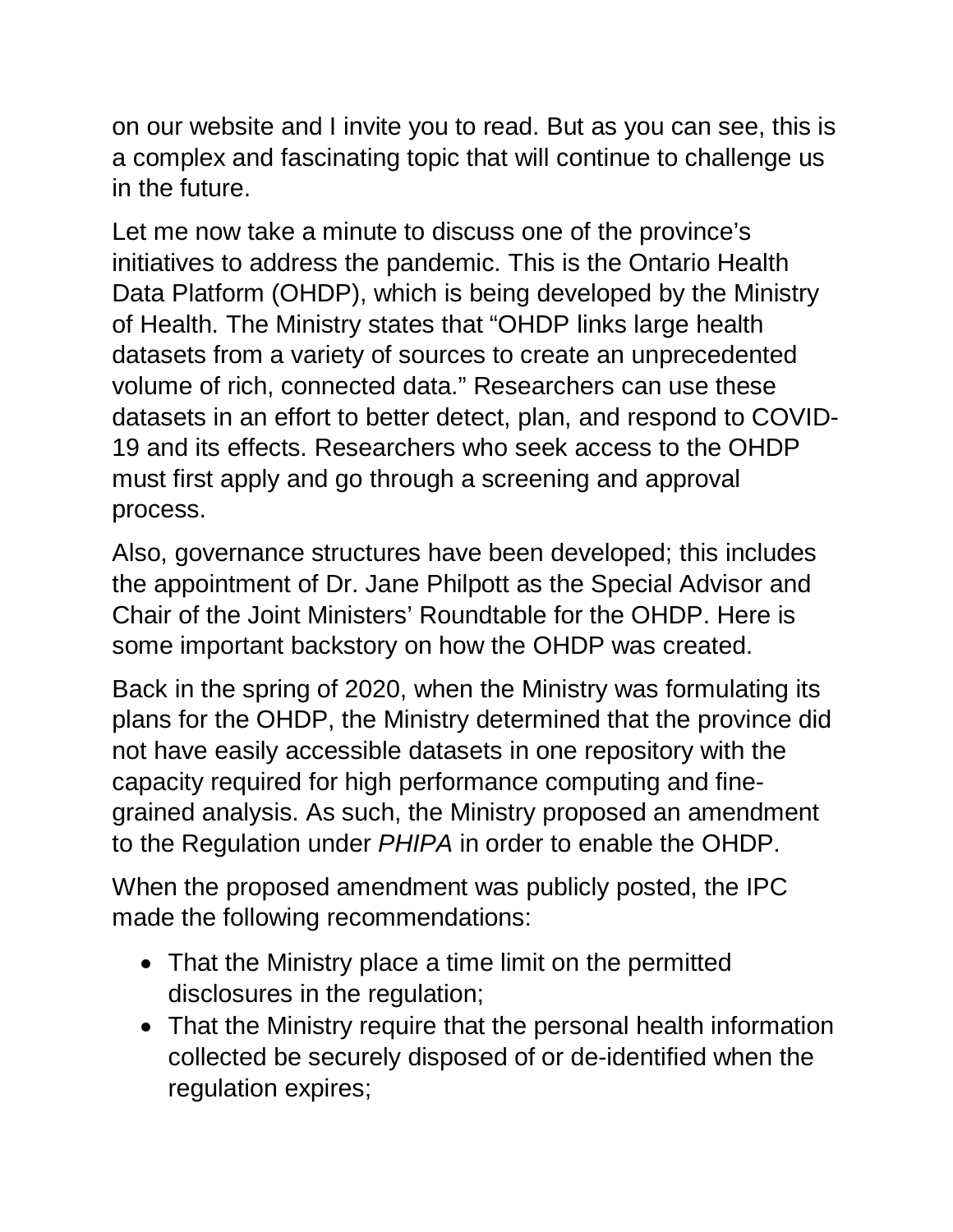- That the disclosure of personal health information to the platform uphold principles of necessity and proportionality;
- That the OHDP provide the people of Ontario with information regarding the platform; and
- That the Ministry ensure appropriate oversight and accountability to the people of Ontario.

Underlying our recommendations is the fact our office recognizes both the importance of making COVID-19 data available to researchers and the importance of protecting the privacy of individuals and the security of their information.

On July 30, 2020, the regulatory amendment was made. It states that ICES and Ontario Health (which are two of the prescribed entities under *PHIPA*) are required, upon request of the Minister of Health, to disclose personal health information to the Minister where the Minister has determined that such disclosure is necessary for the purposes of:

- researching, analyzing, investigating, preventing, responding to or alleviating COVID-19 or its effects; or
- evaluating or monitoring the impact of COVID-19 on the management of, the allocation of resources to or planning for all or part of the health system.

The amendment is set to expire on July 30, 2022.

The OHDP is still in its final stages of development and my office continues to engage in consultations with the Ministry and the OHDP on privacy and security implications about this important big data platform as it ramps up to contribute to COVID-related research in the province.

Finally, another area I want to go over with you today, involves the **recent changes to** *PHIPA* **and its Regulation**.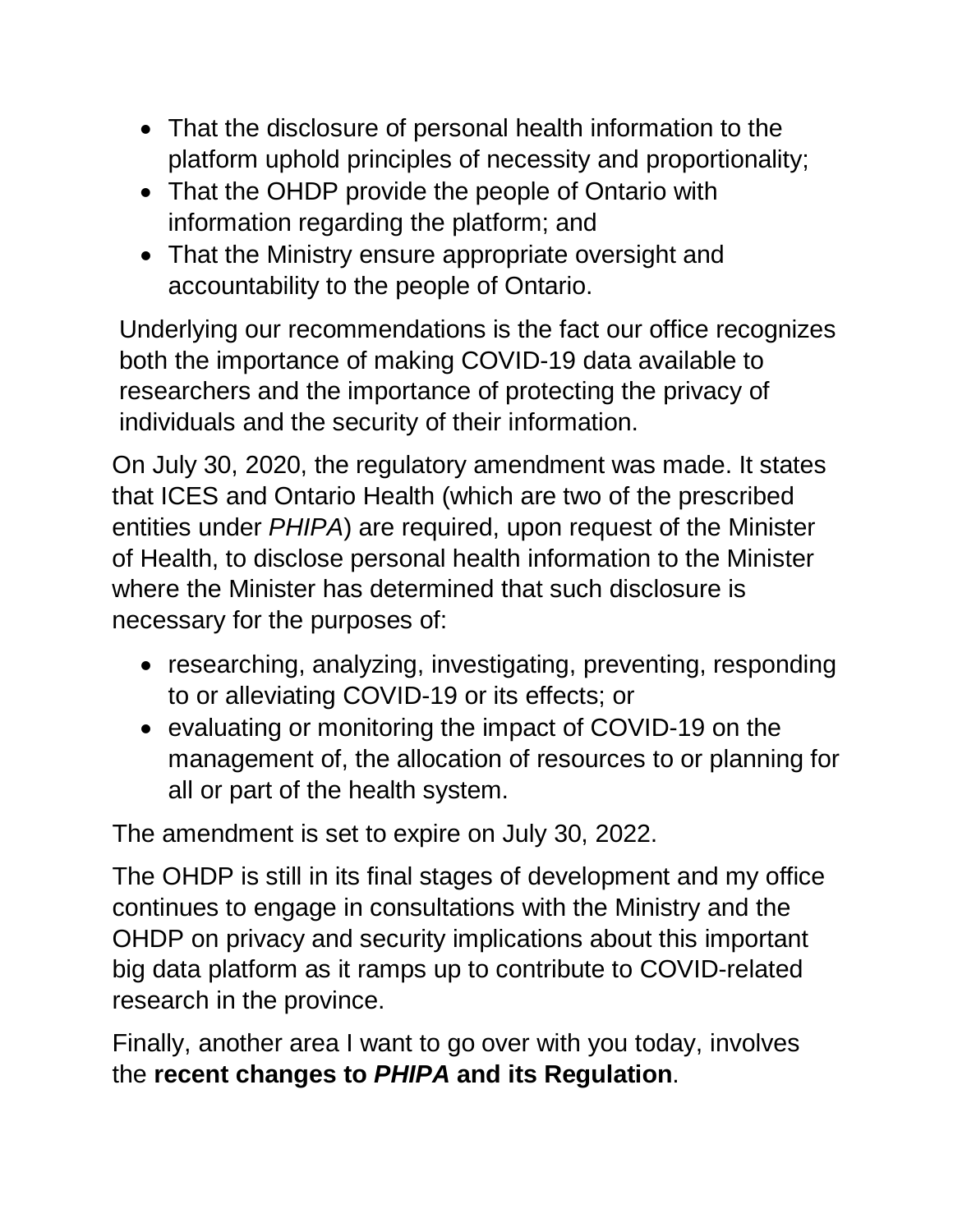Since 2019, the Ministry of Health has been seeking to modernize *PHIPA*.

This process has resulted in amendments to *PHIPA* in:

- Bill 138, *Plan to Build Ontario Together Act, 2019*
- Bill 188, *Economic and Fiscal Update Act, 2020*

Some amendments are currently in force and others are not.

Let's discuss a few of the changes.

First, I want to discuss Bill 188 and its introduction of **Administrative Penalties**. Ontario is the first jurisdiction in Canada to have this power.

Bill 188 added to *PHIPA* the ability for the IPC to issue administrative penalties for the purposes of encouraging compliance with *PHIPA* and its regulation, or preventing a person from deriving, directly or indirectly, any economic benefit as a result of a contravention of *PHIPA* or its regulation.

What does this mean? It means that my office will be able to impose administrative monetary penalties directly against persons who contravene *PHIPA*. The penalty amounts and their administration have yet to be determined by regulation.

The administrative penalty provisions fit into the existing structure of the IPC's review and order-making powers which authorize the IPC to make an order directing a person to perform specific actions (for example, to dispose of records collected in contravention of *PHIPA*).

In contrast to the "Offences" provisions under *PHIPA*, administrative penalties will offer a more efficient, direct way for the IPC to enforce compliance, without involving the courts.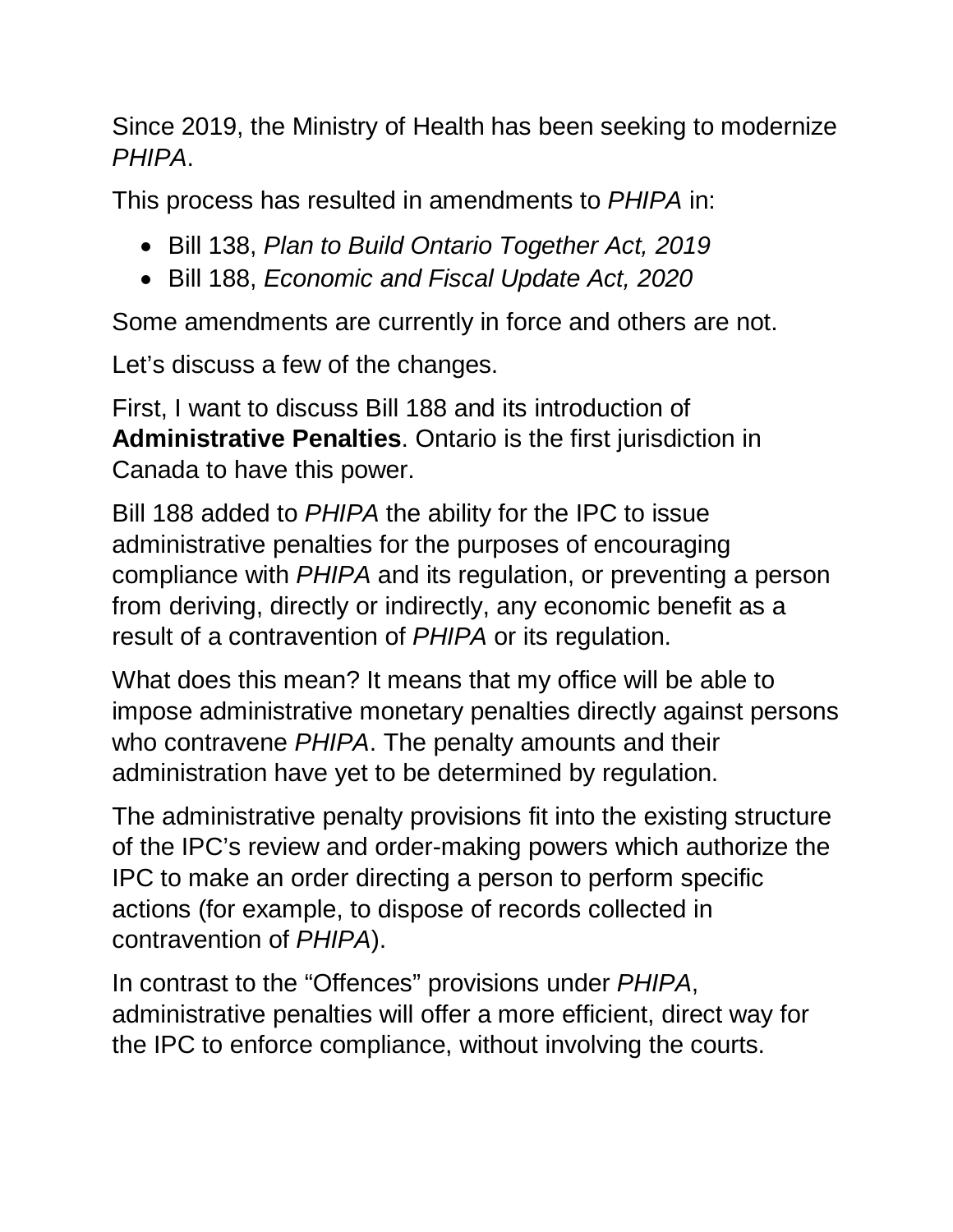Though the amendment is in force, administrative penalties cannot be issued until a regulation is made.

To be clear, the administrative penalty framework will exist separately from the long-standing "Offences" provisions of *PHIPA*, found in section 72. Section 72 provides that a person who is convicted of an offence is liable to a fine. However, successful prosecutions of offences under *PHIPA* have been rare.

Furthermore, the IPC does not lead the prosecution of an offence under *PHIPA*, instead referring the matter to the Attorney General.

But with respect to the Offences provisions, another Bill 188 amendment has established harsher consequences for being convicted of an offence under *PHIPA*. The maximum fine upon conviction for a natural person is now \$200,000, and the maximum fine for other persons is \$1,000,000. Natural persons are also now liable to a term of imprisonment of not more than one year.

Another amendment addresses the increasing concern about the ability of organizations to use large data sets of de-identified health information to re-identify individuals.

In light of these concerns, three amendments were made to *PHIPA* to **regulate de-identified information:**

1. Bill 138 amended *PHIPA* to prohibit a person from using or attempting to use de-identified information to identify an individual, subject to certain exceptions (in force as of July 31, 2020)

2. Bill 138 also created an offence for willfully contravening this prohibition on the use of de-identified information to reidentify an individual (in force as of July 31, 2020) and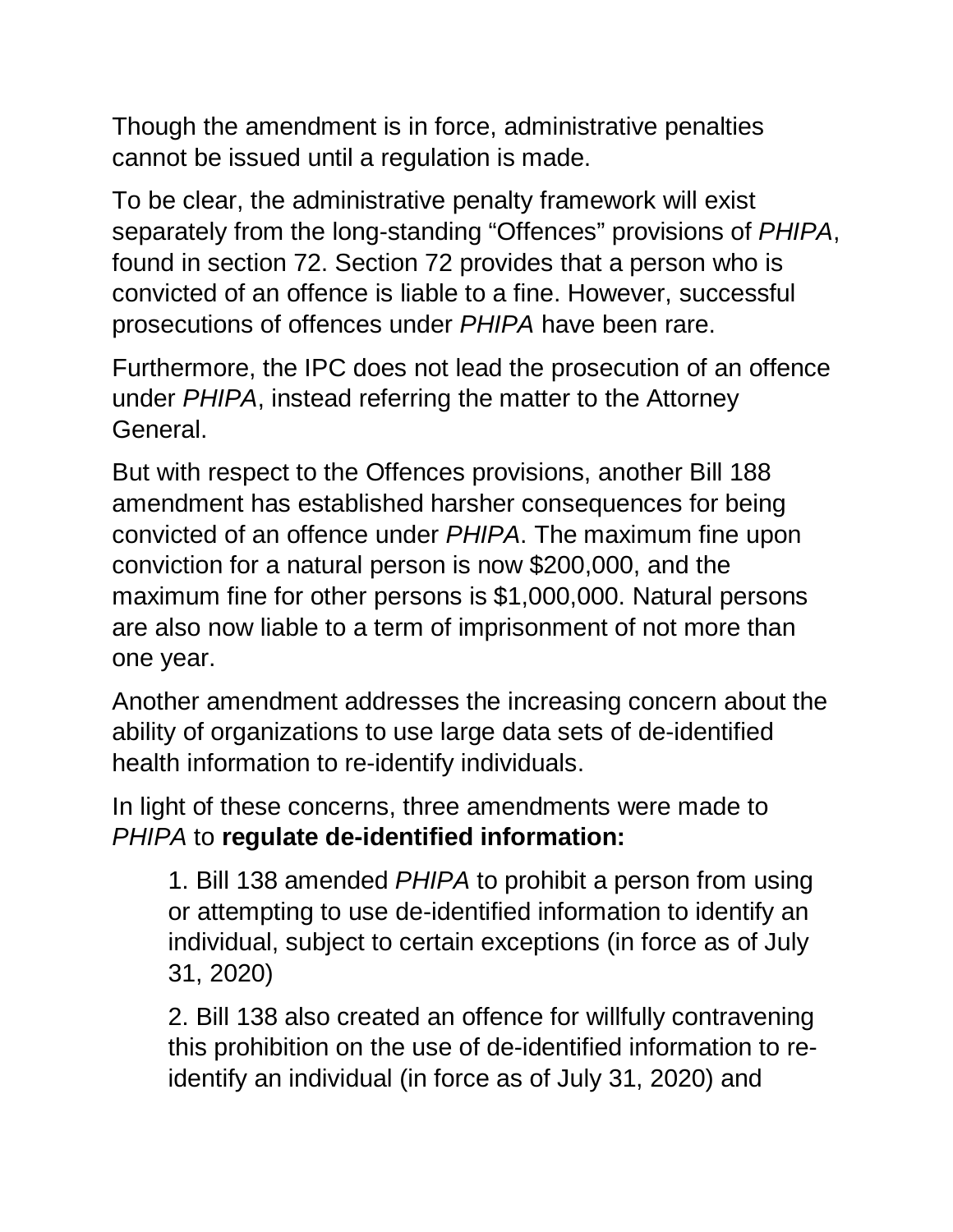3. Bill 188 amended the definition of "de-identify" to enable requirements to be prescribed for how personal health information is to be de-identified.

As I have discussed in my blog, along with the new teeth *PHIPA* now has with the administrative penalties and enhanced offence fines, Bill 188 also ushered in new rights and responsibilities.

Since before the pandemic, the Ontario government has been working to modernize *PHIPA* to account for the fact that personal health information is collected, used and disclosed in an **increasingly digital format**, and that various health care providers increasingly share individuals' personal health information with one another in order to deliver care in a coordinated and effective manner.

With the increase in electronic forms of communication, there was a concern that an individual's right of access under *PHIPA* would become outdated. Individuals are also increasingly taking steps to manage their own health information through patient portals and health apps. The Ontario government has been working to modernize *PHIPA* to account for the fact that personal health information is collected, used and disclosed in an **increasingly digital format.**

In light of these changes, two amendments were made to *PHIPA*:

1. Bill 188 amended *PHIPA* to give individuals the **right to access their records of personal health information in an electronic format** (pursuant to regulations to be prescribed) so they could take steps to manage their own health information, including potentially through patient portals and health apps; and

2. Bill 188 also amended *PHIPA* to regulate a new class of persons called **"consumer electronic service providers"**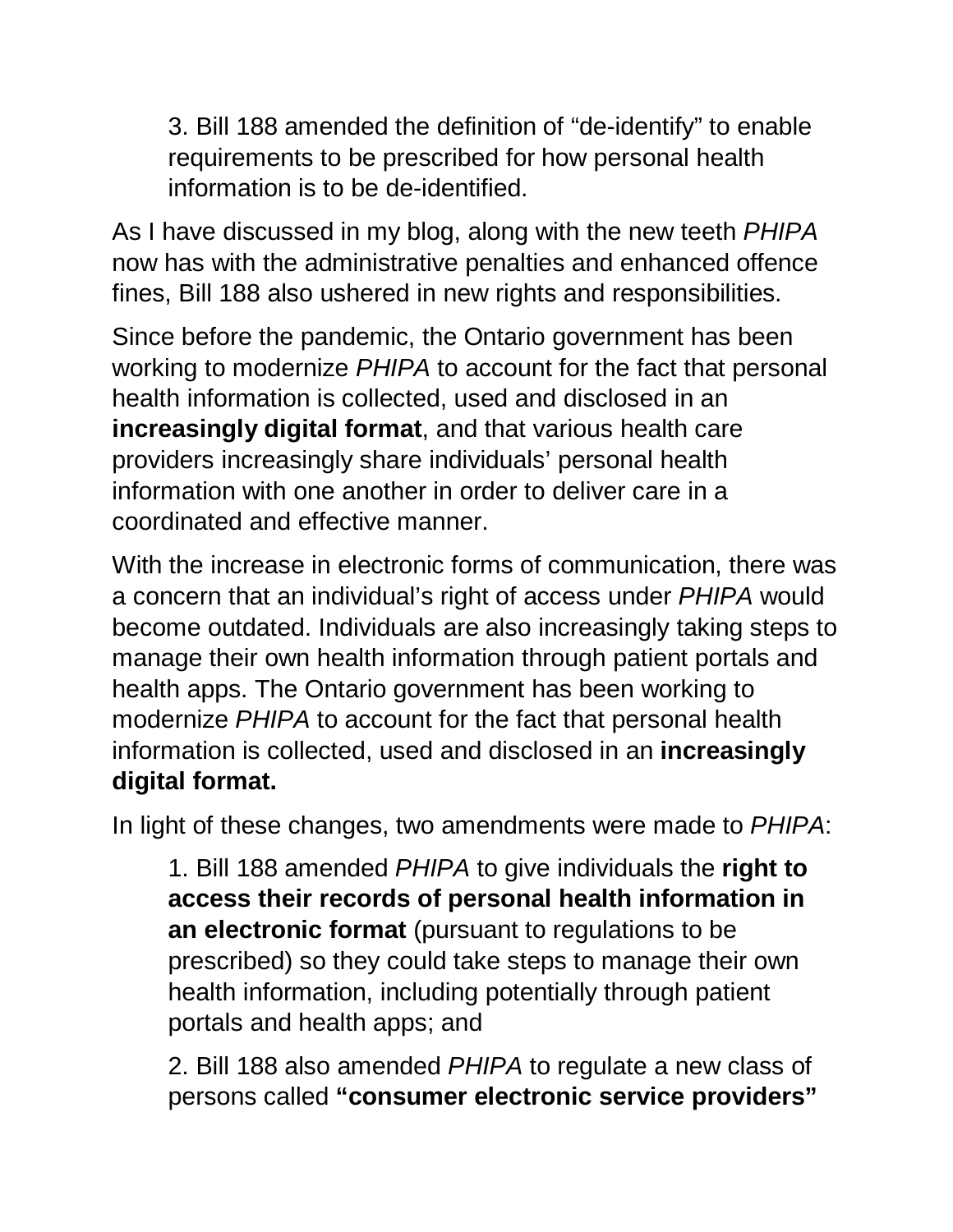**(CESPs)** to provide for responsibilities for the providers of these patient portals and digital health apps (the CESPs) to comply with certain requirements that have yet to be defined in regulations.

The services that CESPs provide are primarily for allowing consumers to access, use, disclose, modify, maintain or otherwise manage their records of personal health information. Apps are the typical example.

The IPC has the power to make an order requiring a health information custodian or a class of health information custodians to cease providing personal health information to a CESP.

Also, the bill sets out explicit requirements for all custodians to maintain and monitor an **electronic audit log** of all instances where personal health information is viewed, handled, modified, or otherwise dealt with, and to provide a copy of this log to my office on request.

I believe that electronic audit logs are an important tool to detect and deter unauthorized access to personal health information.

This obligation flows from the requirement in *PHIPA* for custodians to take reasonable steps to protect personal health information, for example, against theft, loss and unauthorized use or disclosure.

There is an increasing concern that personal health information in electronic form cannot be easily communicated between electronic systems (e.g. hospital information systems, electronic medical records).

To address this concern, Bill 138 amended *PHIPA* to add regulation-making authorities governing **electronic interoperability requirements.** Interoperability helps ensure that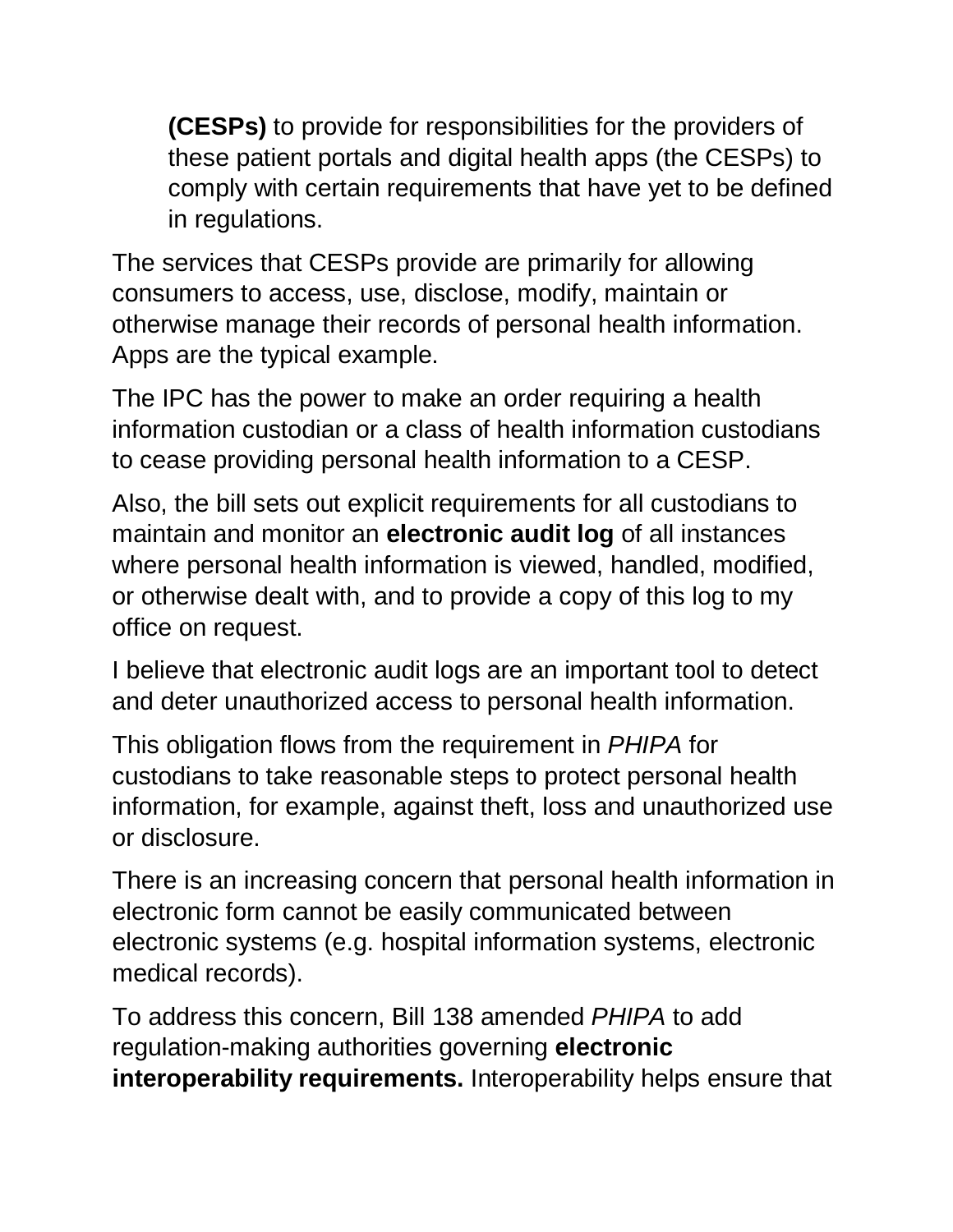custodians' electronic information systems, or "digital assets," can "speak to one another" making it easier for custodians to share PHI seamlessly across institutions.

New regulations under *PHIPA* came into force on January 1, 2021 that require Ontario Health to make and publish interoperability specifications relating to these digital assets, in consultation with my office (particularly where individuals' privacy and access rights are at issue). These interoperability specifications are subject to approval by the Minister of Health.

Ontario Health is also required to develop a certification process to green light the digital assets that meet the required specifications.

Vendors of digital assets will be affected indirectly: if they are developing a digital asset that they hope Ontario custodians will use, they know that such an asset must comply with applicable interoperability specifications.

Custodians, for their part, will be required to ensure that their digital assets comply with the applicable interoperability specifications. Ontario Health has the ability to monitor compliance.

If a custodian does not comply, this regulation would be enforced through a complaint to the IPC.

Now I want to finish off with a few words about the long-awaited **Electronic Health Record (EHR).**

On October 1, 2020, new regulations designated Ontario Health as the prescribed organization responsible for the province's EHR under Part V.1 of *PHIPA*. One of the main goals of the EHR is to ensure that Ontarians' comprehensive health information is brought together in a consistent format under a single, virtual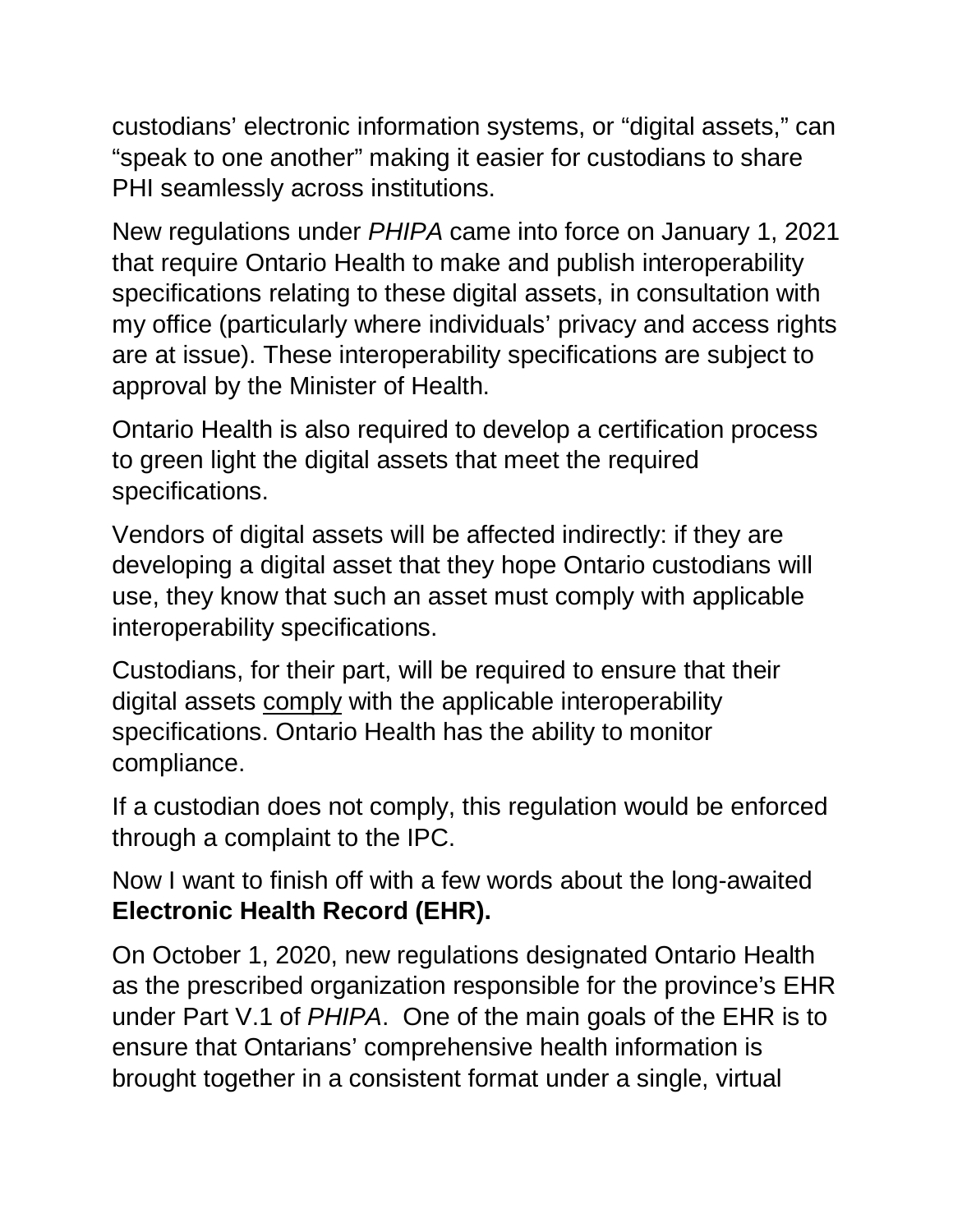'roof.' This will make the information readily accessible to a broad range of health care providers across a wide spectrum of care settings, enabling more efficient and better-integrated care.

I discuss this on my December 3rd blogpost entitled *[Incremental](https://www.ipc.on.ca/incremental-but-consequential-2020-changes-to-phipa/)  [but consequential: 2020 changes to PHIPA](https://www.ipc.on.ca/incremental-but-consequential-2020-changes-to-phipa/)*, which you can reference on the IPC website. But I think it is important to go over the main points.

Part V.1 establishes a comprehensive privacy and accountability framework for the EHR. It defines an extensive role for Ontario Health as the administrator of the EHR subject to oversight by my office.

It allocates shared responsibilities among multiple custodians using the EHR, to establish "who's on first." For example, it clarifies the rules for custodians seeking to upload or download PHI, to or from the EHR; rules for honoring an individual's consent directives and rules for overriding them, subject to notice requirements.

There are also new rules for breach notification adapted specifically for the EHR context. Regulations prescribing when my office must be notified of unauthorized collections from the EHR came into force October 1, 2020. There are additional notification and reporting obligations for custodians.

- The IPC must be notified of an unauthorized collection from the EHR in the same circumstances as if the collection were an unauthorized use or disclosure outside of the EHR.
- The IPC must be notified of all consent overrides for the purpose of eliminating or reducing a signification risk of serious bodily harm to a person other than the individual to whom the information relates or a group of persons.